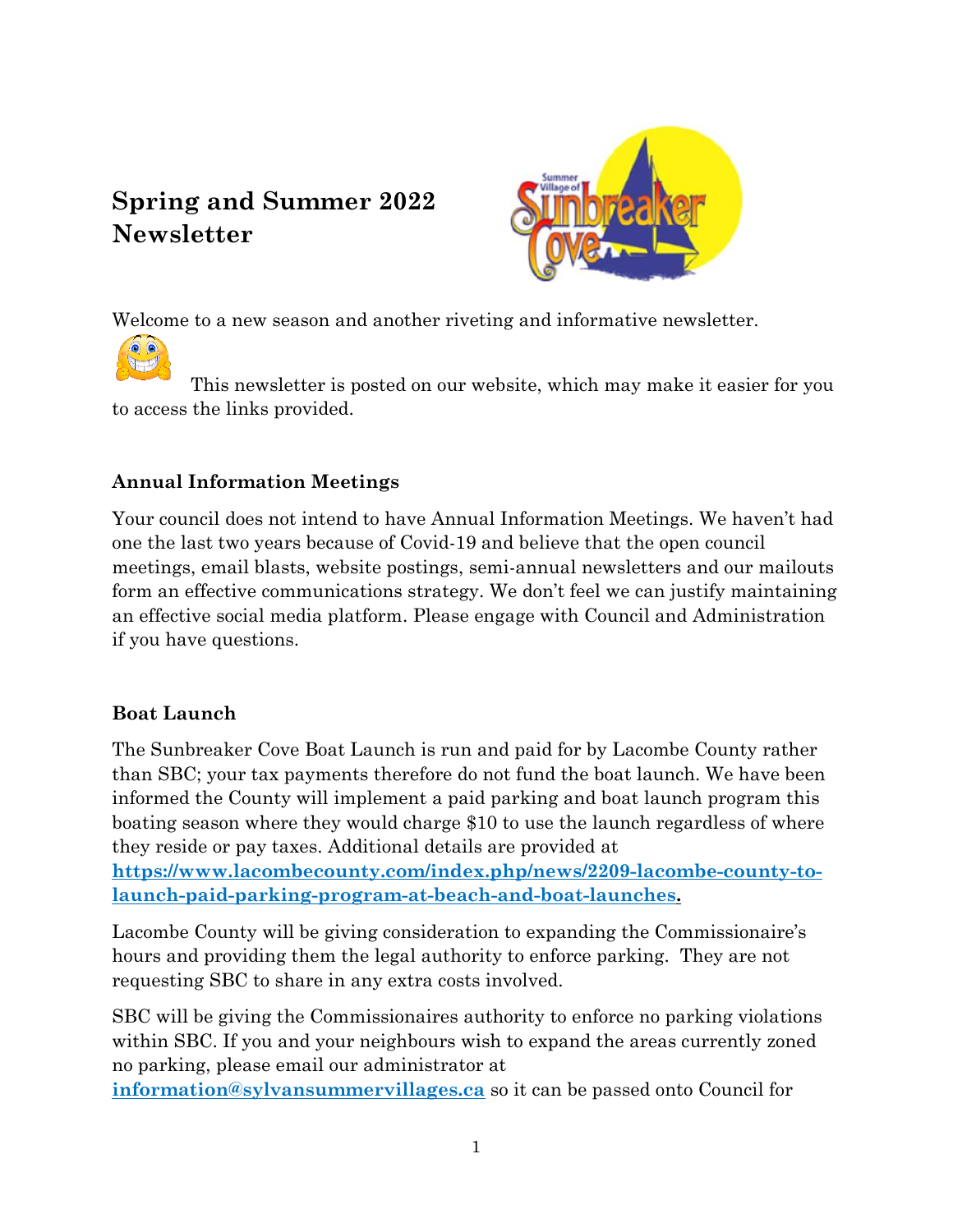approval. Be aware, however, that areas zoned no parking will no longer be available to use by your family or your guests.

SBC Council would like to thank the Summer Villages of Birchcliff and Norglenwold for the approximate \$1,000 contribution each made towards last year's Commissionaire costs.

## **Wastewater**

Our municipal wastewater system was commissioned on April 6, 2022. Thanks everyone for your cooperation in making this project a success for our community. Council, on behalf of all our residents, would like to acknowledge and thank Michael Wuetherick for his immense voluntary contributions over many years.

Wastewater delivered into our system is transferred to the Sylvan Lake Regional Wastewater Commission at our eastern boundary for treatment in Red Deer. Our volumes are metered at the lift station located in Blissful Beach and SBC will be charged based on actual usage. We are the fourth Summer Village around Sylvan Lake to be connected.

In accordance with the Wastewater Collection Bylaw, residents must be connected to the system within two years from April 6, 2022, when it was commissioned. Further, your curb stop that isolates you from the system can only be opened with administrations' approval, which won't be provided before they receive both the Summer Village application form and a safety inspection by Superior Safety Codes. The application form (found at

**[http://www.sylvansummervillages.ca/uploads/8/8/0/5/88056186/application\\_f](http://www.sylvansummervillages.ca/uploads/8/8/0/5/88056186/application_for_sewer_connection_-_sbc__2_.pdf) [or\\_sewer\\_connection\\_-\\_sbc\\_\\_2\\_.pdf](http://www.sylvansummervillages.ca/uploads/8/8/0/5/88056186/application_for_sewer_connection_-_sbc__2_.pdf)**) needs to be completed by you and/or your installer.

If your home has the capacity to be occupied in the winter, the wastewater utility fee is \$450/year. This fee is consistent with what most other Summer Villages around Sylvan Lake charge. While the other SV's have one fee for residents, SBC decided to charge a lower fee for homes that do not have the capacity to be occupied in the winter and are winterized to prevent freezing issues; a \$180/year fee is charged to such homes only if you declare in the connection application form, and annually thereafter before March 31, that your home qualifies. The wastewater utility fee will be prorated the first year of connection.

There remain some grinder pumps that residents have purchased and are still in storage at our office. Please make every effort to pick up your purchase of these pumps this season as this will allow our facility to carry out other business in this space.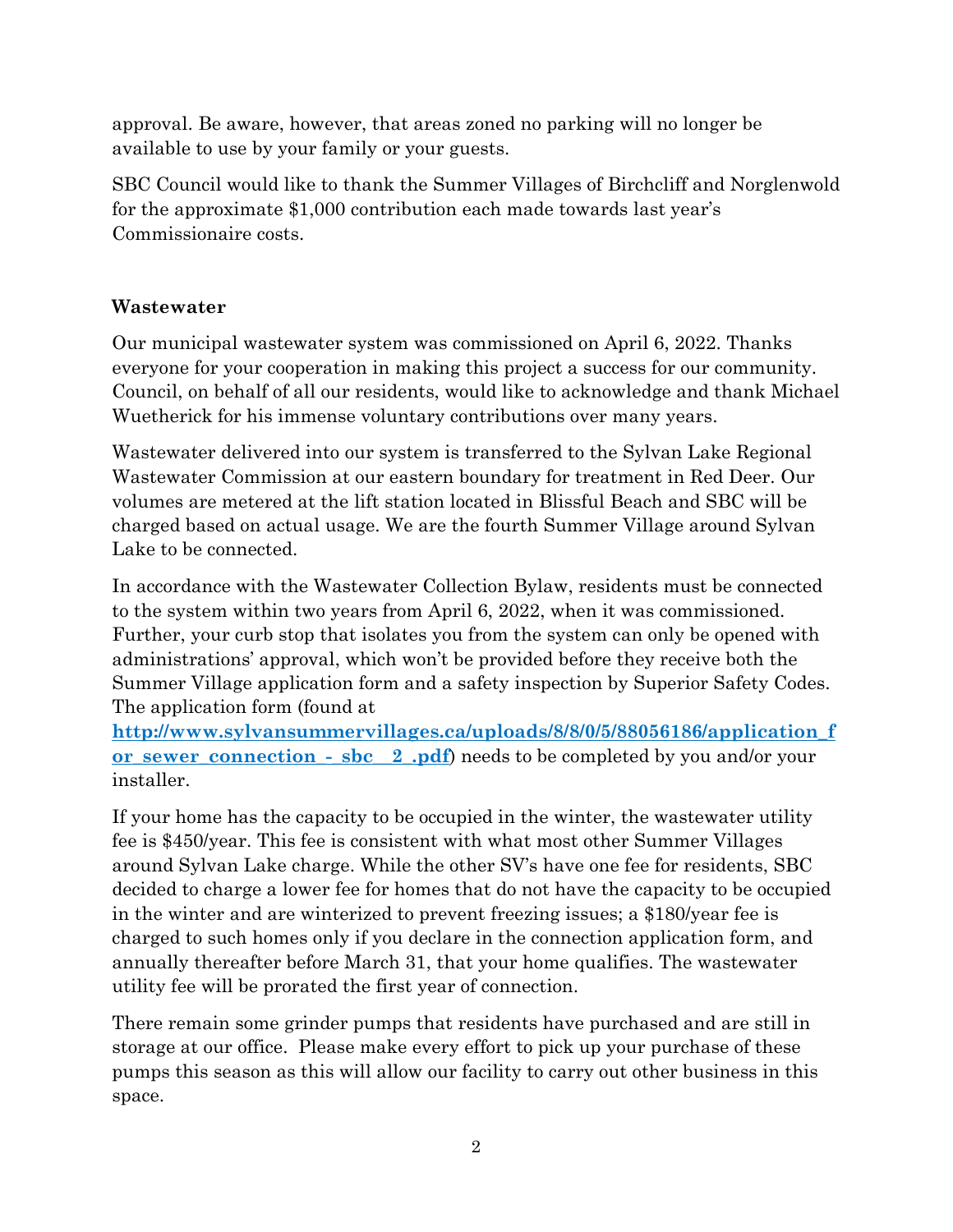## **Docks and Mooring**

.

The occupation of public land (including the beds and shores of a waterbody) for more than 14 days has required authorization from the Province of Alberta since 2011.

SBC Council recently passed a Docks and Mooring Bylaw (**[http://www.sylvansummervillages.ca/uploads/8/8/0/5/88056186/170-](http://www.sylvansummervillages.ca/uploads/8/8/0/5/88056186/170-22_dock_and_mooring_.pdf) [22\\_dock\\_and\\_mooring\\_.pdf](http://www.sylvansummervillages.ca/uploads/8/8/0/5/88056186/170-22_dock_and_mooring_.pdf)**) which sets SBC standards for administration to issue the approval required by Alberta Parks and Environment (AEP) for mooring where we are the municipal waterfront holder (i.e. in front of the environmental open space). The bylaw removes the general permissions set out in the Disturbance Standard for about 40 semi-waterfront properties where the EOS in front of their properties can be walked on without trespass. Council has engaged with staff from AEP to discuss the directions taken. The application package (**[http://www.sylvansummervillages.ca/uploads/8/8/0/5/88056186/draft\\_sbc\\_do](http://www.sylvansummervillages.ca/uploads/8/8/0/5/88056186/draft_sbc_dock_application_package.docx.pdf) [ck\\_application\\_package.docx.pdf](http://www.sylvansummervillages.ca/uploads/8/8/0/5/88056186/draft_sbc_dock_application_package.docx.pdf)**) provides a link to the online application, as well as suggestions regarding both collaborative efforts associated with sharing

docks and how to we intend to minimize the potential of administration approving applications simply on a first come-first-serve basis.

We intend to obtain a department license of occupation that will avoid the need for residents to get authorization on an individual dock basis.

A phased roll-out of dock approvals has been adopted in recognition of administrative constraints and to allow changes to be made early in the approval process if appropriate. **Shared dock applications need to be submitted before May 20, 2022, only for the Mooring Administration Section located between Glenn's Cove and Larch Road (MAS B4).** Dock application timing for the remaining MAS areas will be after this boating season.

We encourage dock owners located outside of MAS B4 to interact with those adjacent to them this summer, to understand the implications of the new bylaw and make plans for the changes that will be necessary next boating season.

SBC dock approvals will not extend a general permission to store materials on municipal land. There is limited capacity to store things on municipal land and not adversely affect the land, and the enjoyment of it by all. Changes to SBC's Temporary Storage of Boat Hoists and Piers Policy may be made soon.

Documents recently released by Alberta Environment and Parks are available on our website at

**<http://www.sylvansummervillages.ca/mooring-for-recreational-docks.html>**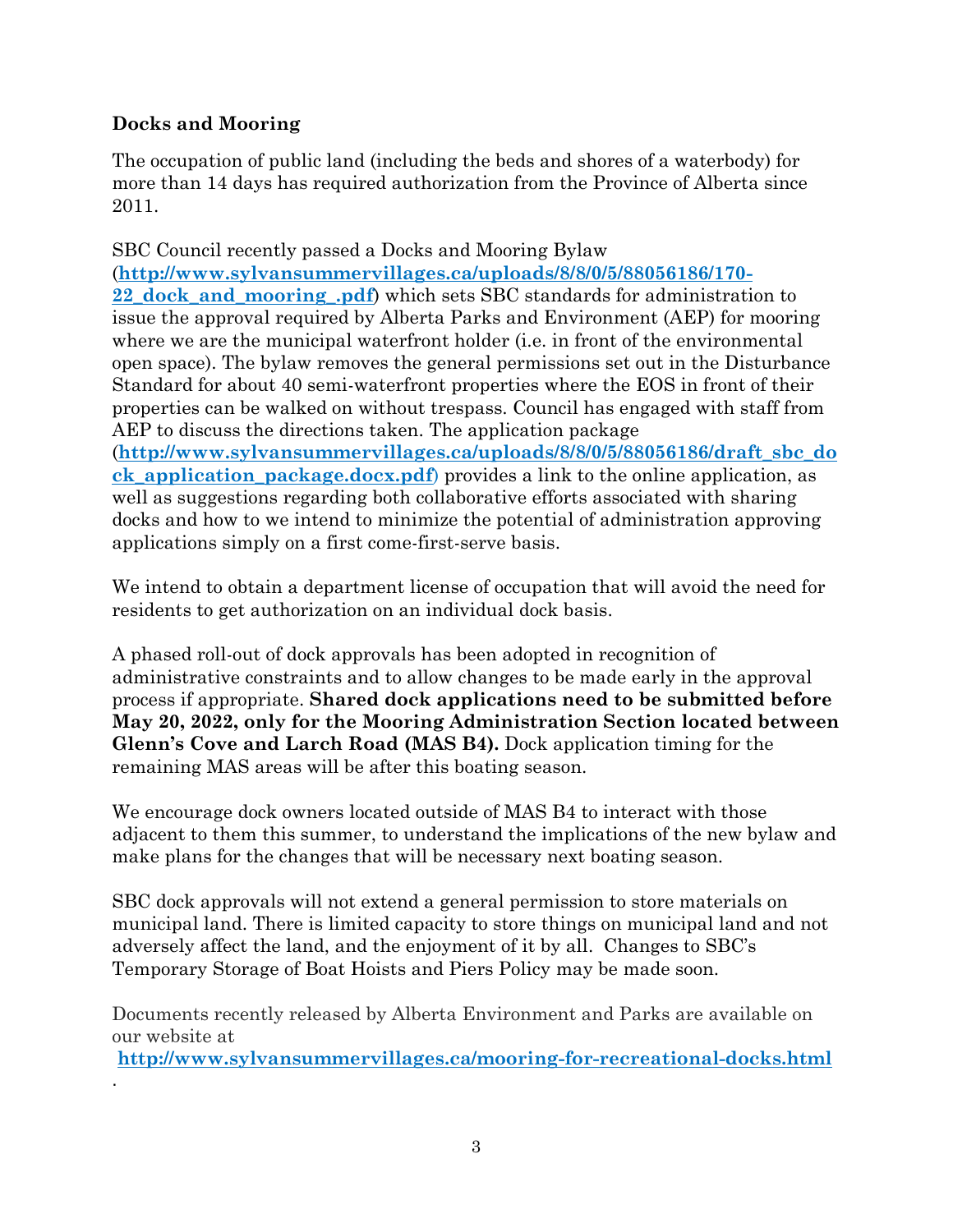#### **Taxation, Budget and Property Assessment**

Net municipal tax revenue will increase by three percent over last year (\$9,844). Your individual taxes will only increase by 3% if your share of the total taxable property assessment did not change, and there are no changes made to provincial educational taxes.

Major changes contributing to the taxation revenue increase are:

- 1. \$12,284 increase to reserves growth (i.e. budgeted savings for capital projects). Additional discussion below.
- 2. \$11,550 increase for maintenance of the new wastewater system. Additional discussion below.
- 3. \$ 6,000 reduction in interest revenue. We have less cash in the bank after wastewater project spending.
- 4. \$ 4,000 increase in road maintenance. Our roads are getting older.
- 5. \$ 3,022 increase for RCMP

Major changes contributing to less of a taxation revenue increase are:

- 6. \$ 5,000 reduction in bank fee expenses. We are discontinuing payments of taxes and utility fees by credit card and accepting e-transfers.
- 7. \$ 4,005 increase in planning & development revenue. Largely due to annual tourist home applications that we did not budget for last year.
- 8. \$ 3,500 reduction in Council elections & meeting expenses. We had an election last year.

Referring to Point 1 above, it is important to grow reserves on an annual basis for several reasons. First, it causes current users of infrastructure to contribute towards its repair and eventual replacement. Second, provincial grant funding is decreasing. Our 2022 allocation of provincial grants for capital programs dropped by 53% (\$62,422) relative 2021.

Referring to Point 2 above, the wastewater costs are covered by a combination of wastewater utility fees, taxation, reserves transfer and rate rider revenue:

➢ The wastewater utility fee amounts were discussed earlier in the wastewater section of this newsletter. They are expected to cover only slightly more than the usage fees we expect to pay the commission each year, for the next few years. The usage rate we are charged, however, is projected by the commission to drop in 2024. We anticipate that from 2024 onward, the utility fees will cover all our non-debenture wastewater costs and generate reserves for future repair and replacement costs.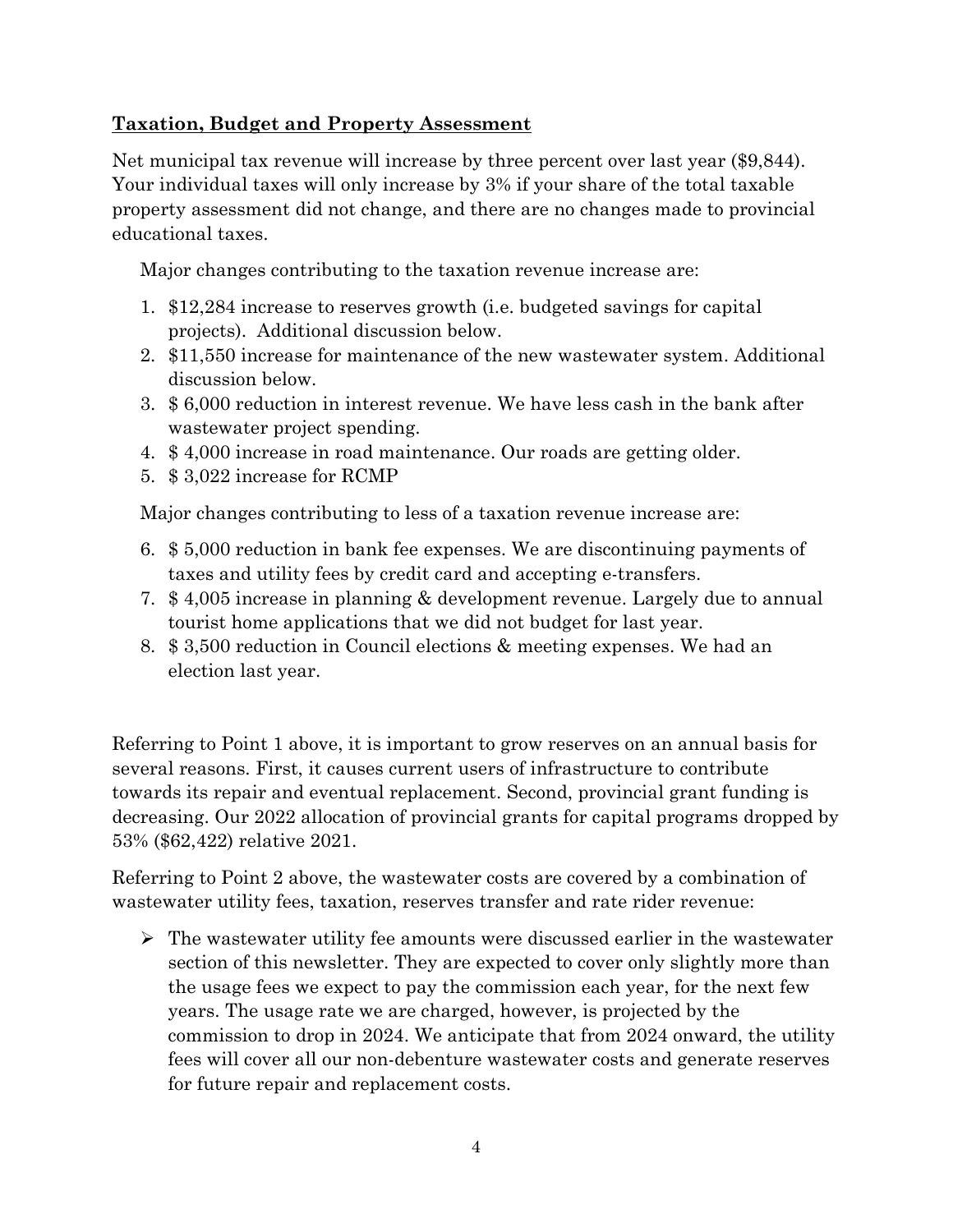- $\triangleright$  Taxation has always been used to cover our share of regional commission costs. It was decided to also use taxation to cover 55% of our estimated \$21,000/year system maintenance costs in 2022, and 30% in 2023.
- ➢ Transfers from our wastewater reserves are budgeted to cover the remaining non-debenture wastewater costs. Reserve transfers of \$7,246 and \$713 were budgeted in 2022 and 2023, respectively.
- $\triangleright$  The rate rider fee of \$251.73/year (\$6,293.25 in total) to be paid by 115 lots who decided to not pay the collection fee upfront will cover the municipal long-term debenture fees. The \$4,380 collection fee was paid upfront by 153 lots.

The operating budget has increased 24% over last year (\$92,148). The increase is largely due to:

- ➢ \$84,280 increase in wastewater costs and
- $\geq$  \$12,284 increase to reserves growth

Taxable assessments increase by 3.88% this past year ending June 30, 2021. The median developed property assessment increased 3.67% over the year and had a value of approximately \$463,000. There is a wide range in the percentage that properties value changed. Growth thru development was lower than the prior year.

#### **Capital Projects**

Capital spending last year was quite significant, consisting of:

- ➢ \$3.09 million for the wastewater project on a net basis after Lacombe County's contribution
- ➢ \$ 225k for the new Sylvan Summer Villages administration building
- ➢ \$ 66k for a drainage project for Larch Road
- ➢ \$ 20k for a stairway project between Elk Street and Fox Crescent

We have budgeted for this 2022 year:

- 1. \$380k for a fall road overlay program
- 2. \$ 50k for a March shoreline riprap project in front of Elk Street
- 3. \$ 40k for an open spaces/pathway project

Regards Point 1 above, we currently anticipate the need to overlay all our roads within the next five years at a cost of about \$1.1 million. Consideration is being given to having an independent, qualified firm assess the state of our roads and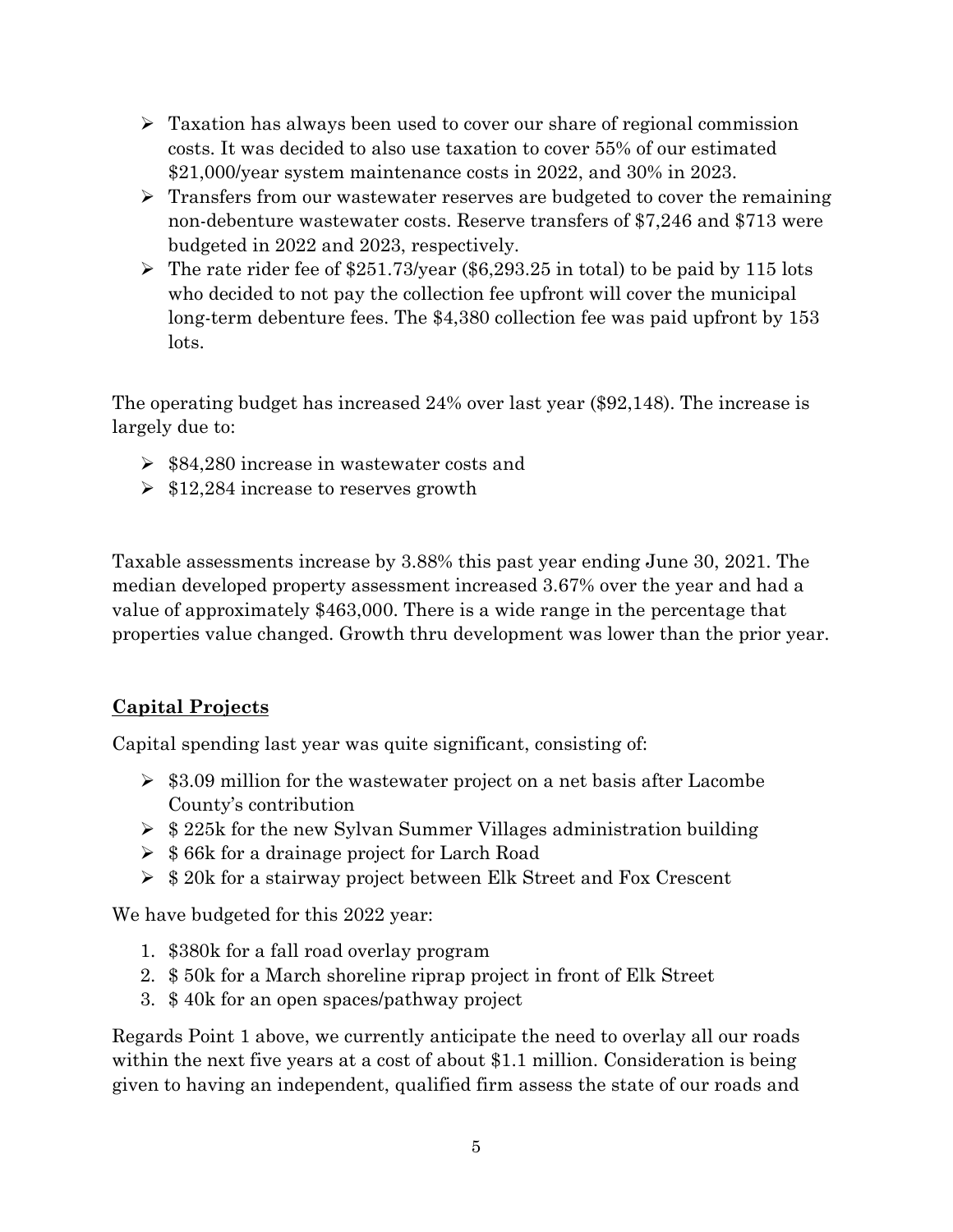develop an appropriate plan that reflects the significant variations in traffic before proceeding with the budgeted fall overlay program.

Regards Point 3 above, we are considering stairway replacements within two community reserves over the next 5 years; one reserve is located between Birch Road and Pine Road, and the other reserve is located between the two branches of Fox Crescent. We would prefer, however, that any new stairways service communal docks and replace, rather than supplement, existing stairways that are not to code.

## **Policing**

We have discontinued our contract with the Town of Sylvan Lake where four summer villages previously shared the cost of a peace officer in view of a significant change to the cost to SBC and concerns as to the value and timing of service provided. Alternative policing that would supplement the Commissionaires and the RCMP we currently have are being developed.

To report a crime, or for immediate police assistance call the Sylvan Lake RCMP detachment at [\(403\) 858-7200.](https://www.google.com/search?q=call%20rcmp&rlz=1C1ONGR_enCA997CA997&oq=call+rcmp&aqs=chrome..69i57.4793j0j7&sourceid=chrome&ie=UTF-8&tbs=lf:1,lf_ui:4&tbm=lcl&sxsrf=APq-WBsAe3oInz_vrsfGceJf5F-k-obHKQ:1650670846480&rflfq=1&num=10&rldimm=17046529537098972844&lqi=CgljYWxsIHJjbXAiBogBAbABAUj9sc6ryquAgAhaEBAAGAAiBHJjbXAqBAgCEACSAQ5mZWRlcmFsX3BvbGljZaoBDBABKggiBHJjbXAoAA&ved=2ahUKEwjS4ceL7Kj3AhUBKX0KHX3bDiYQvS56BAgFEAE&sa=X&rlst=f)

Concerns with bylaw infractions should be emailed to our administrator at **[information@sylvansummervillages.ca](mailto:information@sylvansummervillages.ca)**. Here are a few key issues that you should be aware of:

- ➢ Provincial laws preclude unregistered motor vehicles such as golf carts from being driven on any roads, which include those in SBC.
- $\triangleright$  The traffic bylaw states that:
	- no person shall park or drive any vehicle on any land owned by SBC that is not a road at any time without getting written permission prior to doing so, and
	- No person shall operate an off-highway vehicle from June 15<sup>th</sup> through to August 31, inclusive*.*
- $\triangleright$  The community standards bylaw states that noise or disturbance that annoys or disturbs the peace of any other person is not allowed between 11:00 p.m. and 8:00 a.m. any day.
- ➢ The burning and firepit bylaw states that no person shall purchase, possess, handle, discharge, fire or set off fireworks within SBC unless he holds a permit signed by the Fire Service.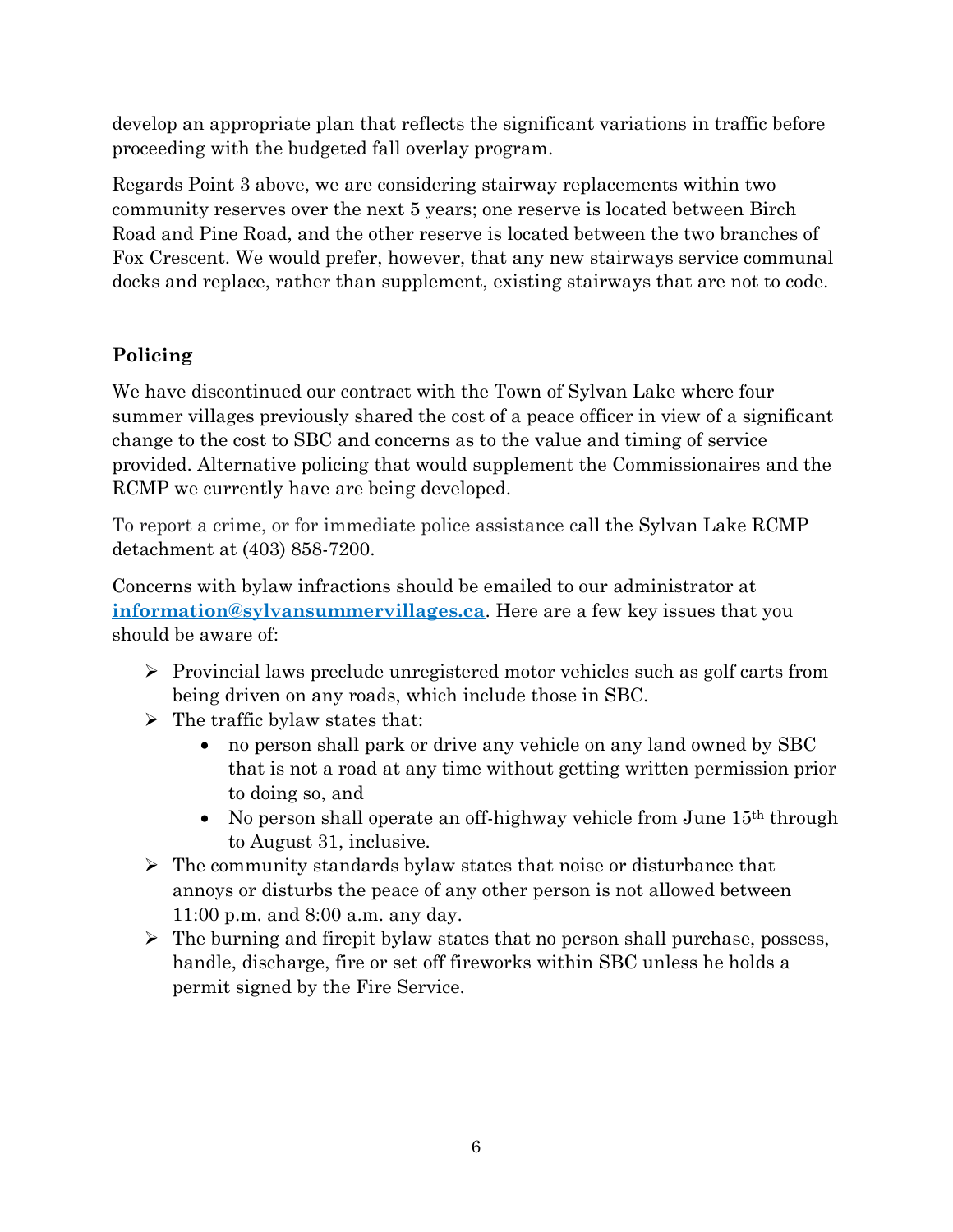## **The Land Use Bylaw**

The warmer weather comes with it new ideas for improving our yard spaces. Here are a few key land use bylaw issues you should be aware of:

- ➢ If you are looking at changing your footprint on your property (i.e. adding a deck, hot tub and/or auxiliary building, or extending the size of an existing building) please be aware you will need a permit to go ahead with these projects.
- $\triangleright$  We would encourage you to know where your property lines are and not build or place structures (encroach) on other property you don't own.
- ➢ The removal of trees and/or shrubs, excavation, grading or drainage alteration on any municipal reserve, environmental reserve or other municipal owned land, without expressed written approval from the municipality, is prohibited
- ➢ The operation of a tourist home (rentals less than 30 days) needs approval. We now have seven that are approved in our village.

Please email **[development@sylvansummervillages.ca](mailto:development@sylvansummervillages.ca)** to discuss the permitting process.

If you see a damaged, diseased, dangerous tree located on the reserve, or if you want approval to remove trees on municipal land, please e-mail **[publicworks@sylvansummervillages.ca](mailto:publicworks@sylvansummervillages.ca)** to either have the issue addressed or obtain written approval.

# **Waste Transfer Stations**

The Eckville Transfer station is open on Tuesdays/Wednesdays from 9am to 4:45pm and Saturdays from 8am to 11:45am

The Bentley Transfer Station is open Thursday from 10am to 6pm, Friday 10am to 6pm, Saturday 2pm to 6pm

Using these stations is free upon the proof of residency. Be prepared to show a copy of your utility bill or tax bill or drivers' licence is you are a permanent resident in the village.